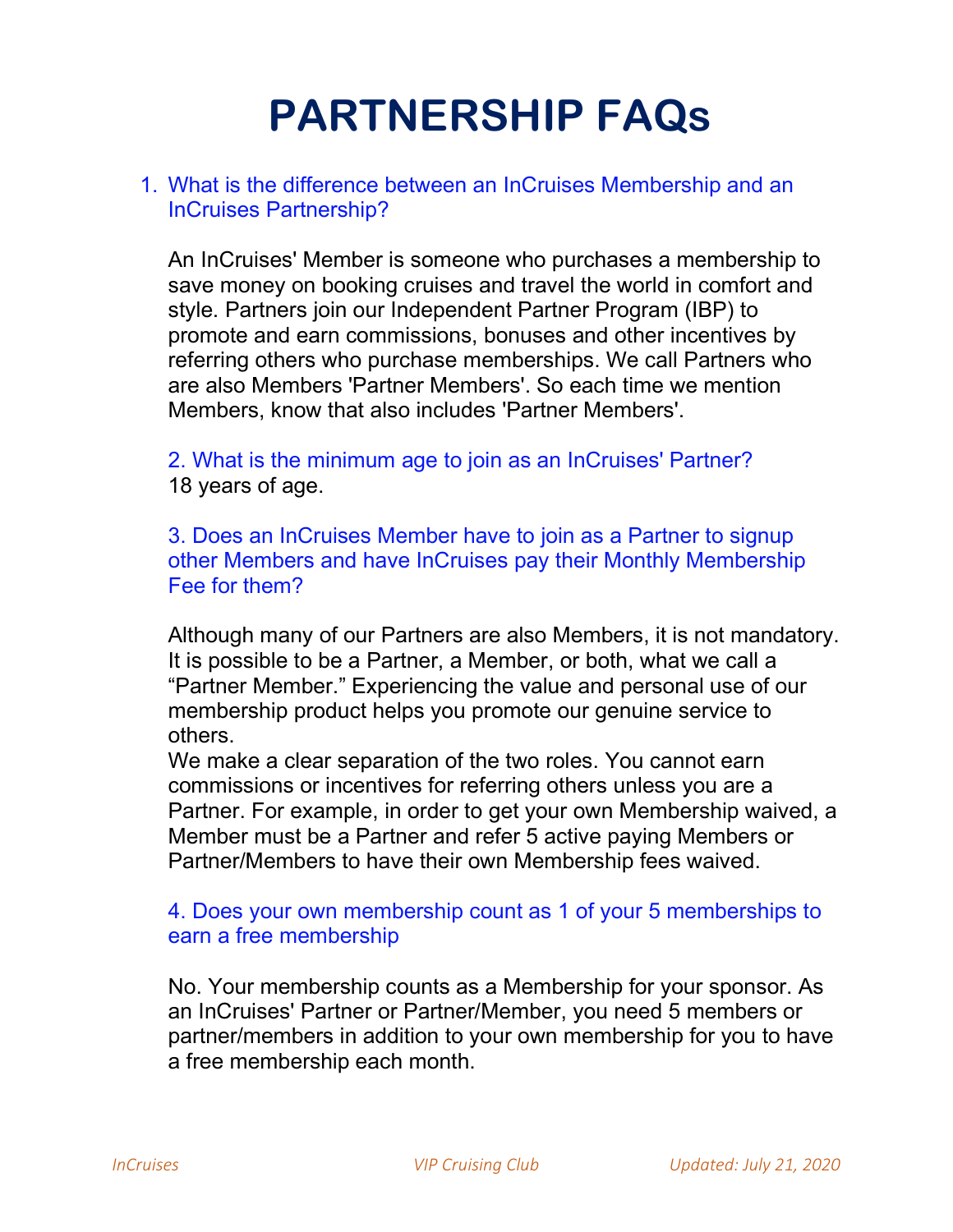# 5. How much does it cost to have my own InCruises' Business with all the tools necessary to do business?

Only \$295 one-time for everything. This is less cost than a laptop or a cell phone. The \$295 breaks down as \$195 USD for your business partnership plus \$100 for your first month membership. Partners gain access to online recorded training and weekly live training, a personalized corporate email account, Referral Links, InCruises replicated webpages, a personalized Interactive Presentation with autoresponder, marketing materials and tools, marketing videos, Android and iPhone apps, and downloadable business cards. We estimate the value of our training program to be more than \$100.00 USD per month.

# 6. Can I earn back my full startup costs in the same month that I start as a Partner/Member with InCruises?

We believe you can, because many on our team (VIP Cruising Club) have already done this. More than 1 person on our team has become Membership Free on their first day, using our team strategies contacting the people they know with the scripts that we teach. By launching your business and successfully referring and enrolling family and friends, your initial activation fee can be recovered – plus some additional earnings as well all within the same month you start. There are no guarantees of this and that's entirely up to your efforts and ability to enroll others. But we are here to assist you.

# 7. Are InCruises' Partners Travel Agents?

No. Their responsibility is to promote the membership program and the business opportunity that InCruises provides. Partners do not book travel nor assist members with cruise purchases, using their Cruise Dollars, or anything related to the travel experience. InCruises has a dedicated staff to help members with their cruise purchases. Partners are also forbidden from marketing specific cruises and enrolling Members for the purpose of going on a specific cruise by paying for a specific period of time. Partners can only sell the Membership and its benefits and always explain that it is designed to be a long-term relationship where Members benefit more and can travel on great cruise vacations more often and with greater savings as they remain a long-term Member with InCruises.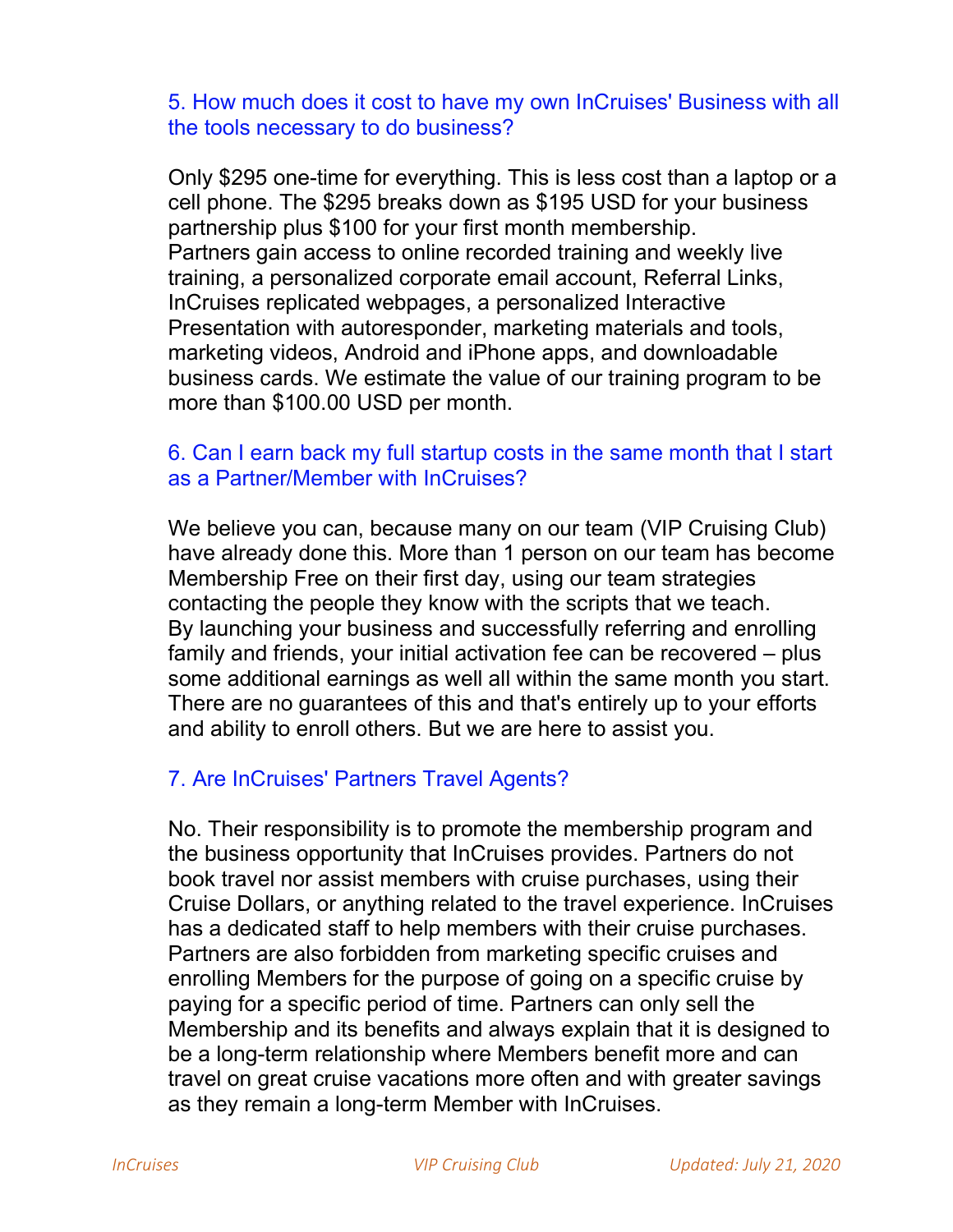#### 8. What are the ways you can potentially earn income with Incruises?

There are many ways to earn income as a Partner with InCruises. There are Instant Pay Bonuses, Producer Bonuses, Residual Compensation, Free Memberships, and bonuses based on the income and sales volume of your entire downline organization, as well as several other incentives. Please review our Compensation Program for more details.

# 9. How much can I earn as a Partner with InCruises?

Your earnings match your efforts, your passion and the size of your team and their efforts. You have the opportunity to grow your earnings as you grow your number of personal and team Membership sales. Your success is truly unlimited! We already have more than a few Partners earning over \$1 million per year in residual income in less than 4 years. Most of these millionaires did not have a profitable home business before joining InCruises.

# 10. How can I be successful?

Building relationships is at the heart of our business. Whether it be face-to-face or online, promoting InCruises gives you the opportunity to build on the relationships you already have – and help you create new ones. Add to that a love of travel and talking to others about travel, a passion for success, and all the amazing support you receive when you become a Partner, and you're on your way to unlimited rewards and success.

InCruises is NOT an opportunity where you make thousands or tens of thousands of dollars in income overnight. It's a viable business similar to other direct selling companies. It would be irresponsible to claim that someone could be successful with InCruises simply by enrolling as a Partner. No one can make such a claim about any business opportunity, and InCruises makes no such claim.

#### 11. Can I be successful marketing online only?

The short answer is: Yes! We have no product that requires either a sample or demonstration. Everyone knows what a Cruise Vacation is even if they have never been on a Cruise Vacation yet.